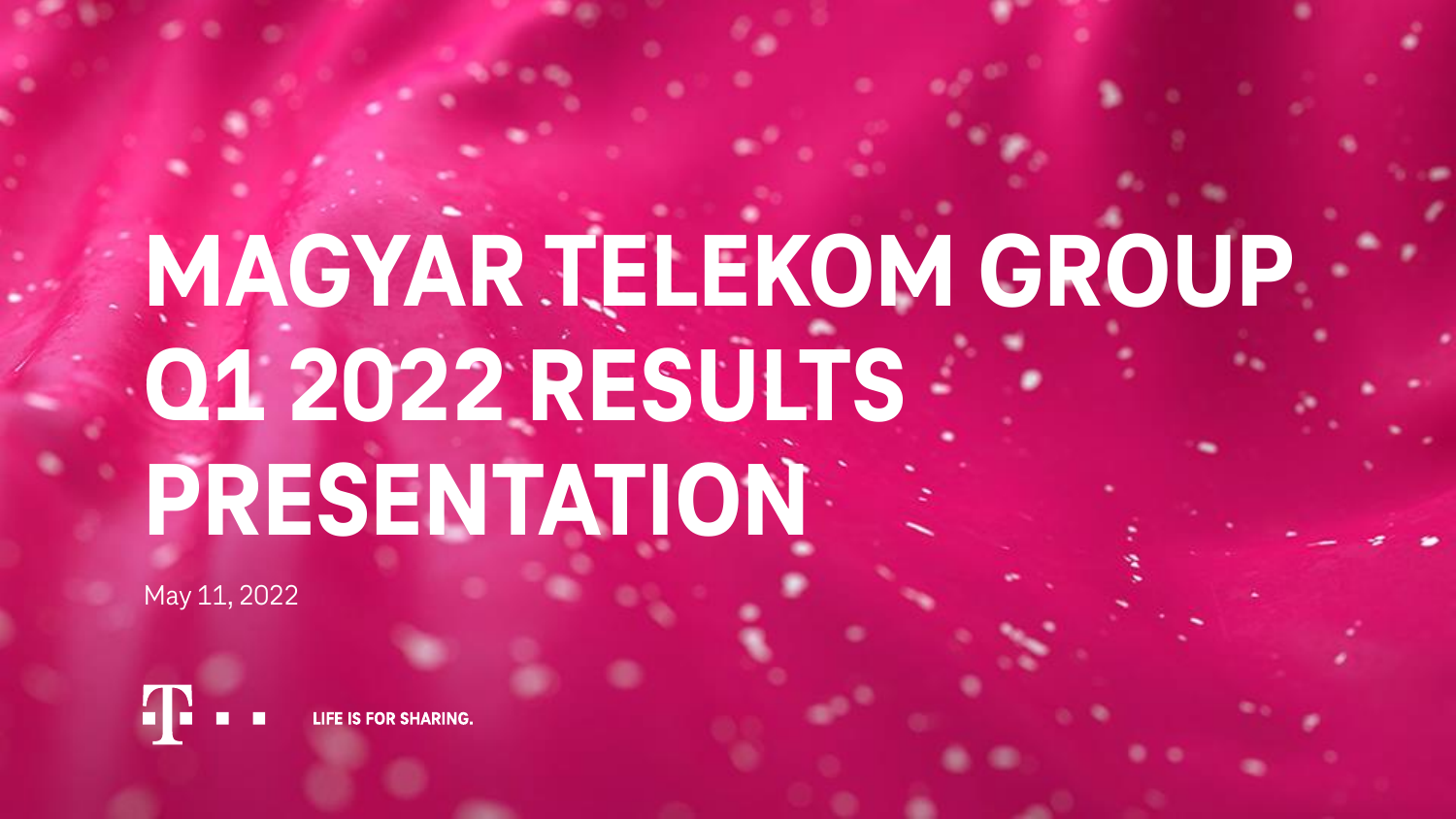### **DISCLAIMER**

This investor presentation contains forward-looking statements. Statements that are not historical facts, including statements about our beliefs and expectations, are forward-looking statements. These statements are based on current plans, estimates and projections, and therefore should not have undue reliance placed upon them. Forward-looking statements speak only as of the date they are made, and we undertake no obligation to update publicly any of them in light of new information or future events.

Forward-looking statements involve inherent risks and uncertainties. We caution you that a number of important factors could cause actual results to differ materially from those contained in any forward-looking statement. Such factors are described in, among other things, our Annual Reports for the year ended December 31, 2021 available on our website at http://www.telekom.hu.

In addition to figures prepared in accordance with IFRS, Magyar Telekom also presents non-GAAP financial performance measures, including, among others, EBITDA, EBITDA AL, EBITDA margin, and net debt. These non-GAAP measures should be considered in addition to, but not as a substitute for, the information prepared in accordance with IFRS. Non-GAAP financial performance measures are not subject to IFRS or any other generally accepted accounting principles. Other companies may define these terms in different ways. For further information relevant to the interpretation of these terms, please refer to the chapter "Financial and operational data set", which is posted on Magyar Telekom's Investor Relations webpage at www.telekom.hu/investor relations.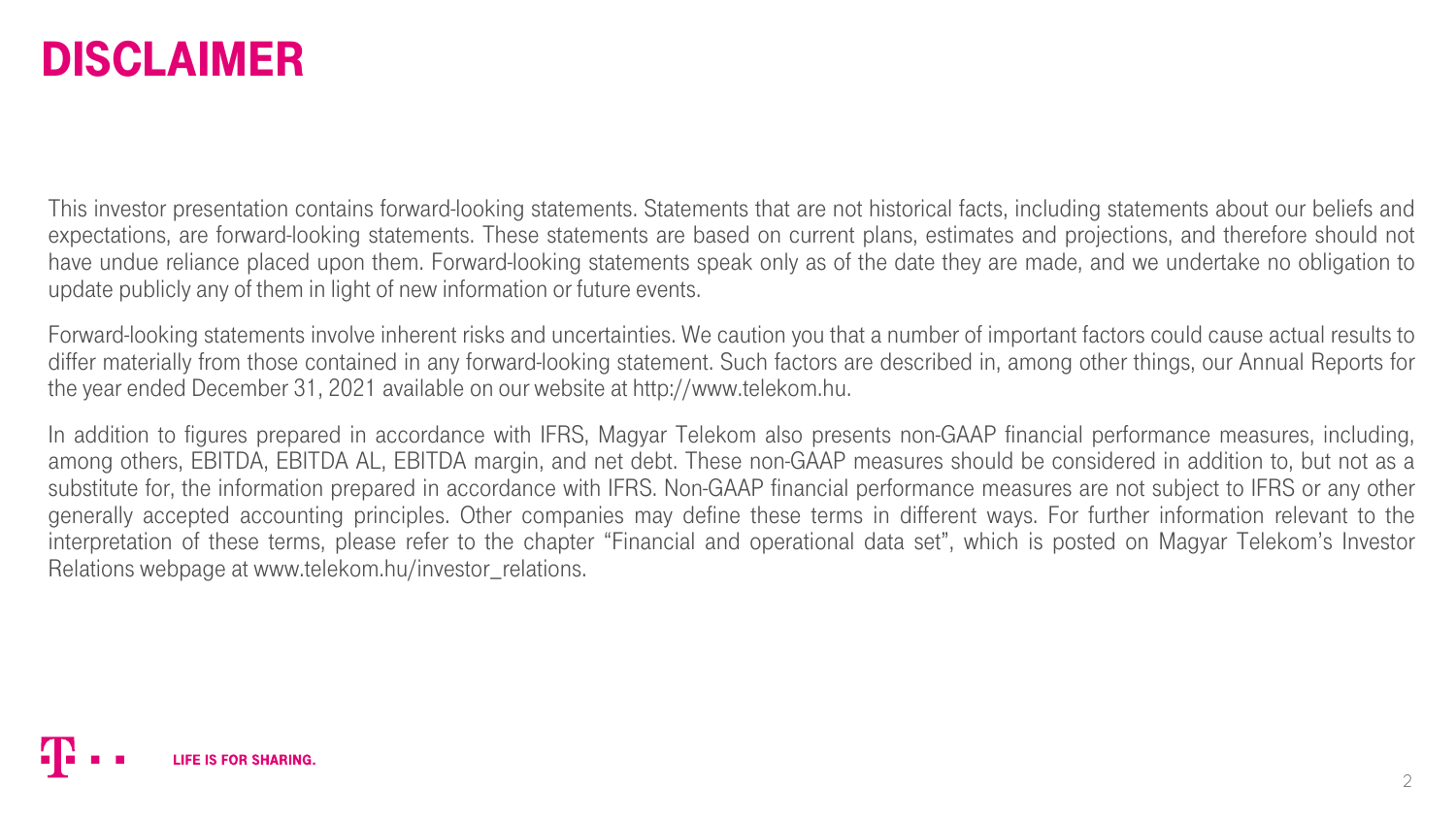## **FIRM FOCUS ON STRATEGIC PRIORITIES**

- Continued fiber rollout to provide seamless connectivity to expanding base
- RAN modernization continues, supporting accelerated demand for increased capacity



71% gigabit capable network

1325 base stations modernized (RAN program)

### Network **Customers** Customers **Resilience**

- Customers choosing to sign up for an increasing number of our services
- Continued strong momentum in mobile data and gigabit broadband demand

- Tackle challenges from the fast-changing macro-economical environment
- Focus on smart control and conservative approach on our operating expenses





Other operating expenses kept under control



### 43%

Of residential customers on gigabit capable network signed up for Gigabit speed broadband package



Intention and plan to shift towards greener energy sources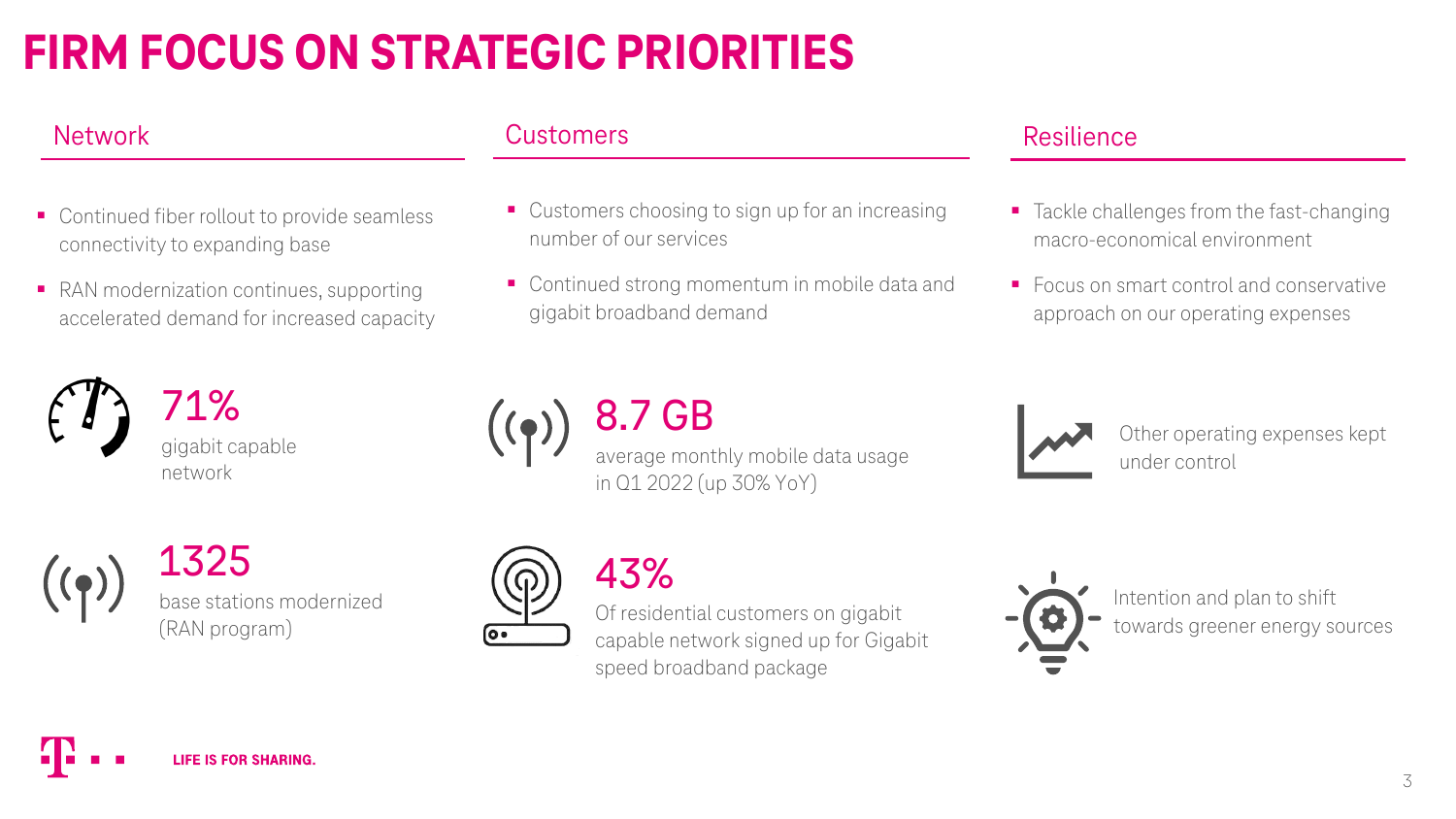## **ARPU GROWTH IN HUNGARY DRIVEN BY FAVORABLE SUBSCRIBER BASE TRENDS AND STRONG DATA USAGE**



### Mobile SIMs and the Contract of the Mobile ARPU





### Mobile data SIMs Mobile broadband usage and Mobile voice usage mobile voice usage



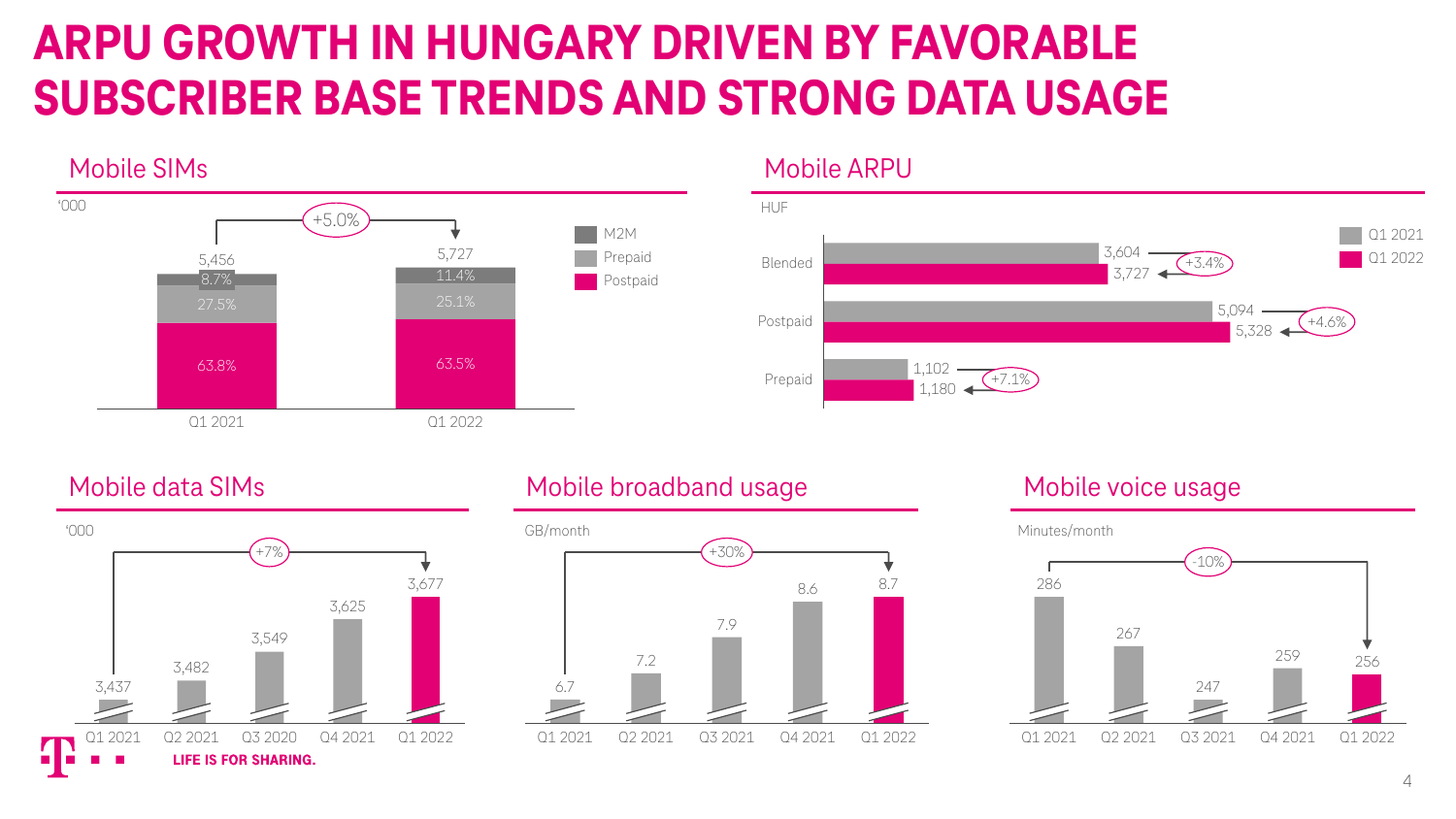## **GROWING CUSTOMER BASE COUPLED WITH BB AND TV ARPU TRENDS DRIVING GROWTH IN HUNGARY**







**LIFE IS FOR SHARING.** 

### Fixed voice customers **Fixed broadband customers** Pay TV customers **Property** Fixed voice usage



### 1,268 Q1 2021 Q2 2021 Q3 2021 Q4 2021 Q1 2022 1,288 1,256 1,316 1,332 +6%

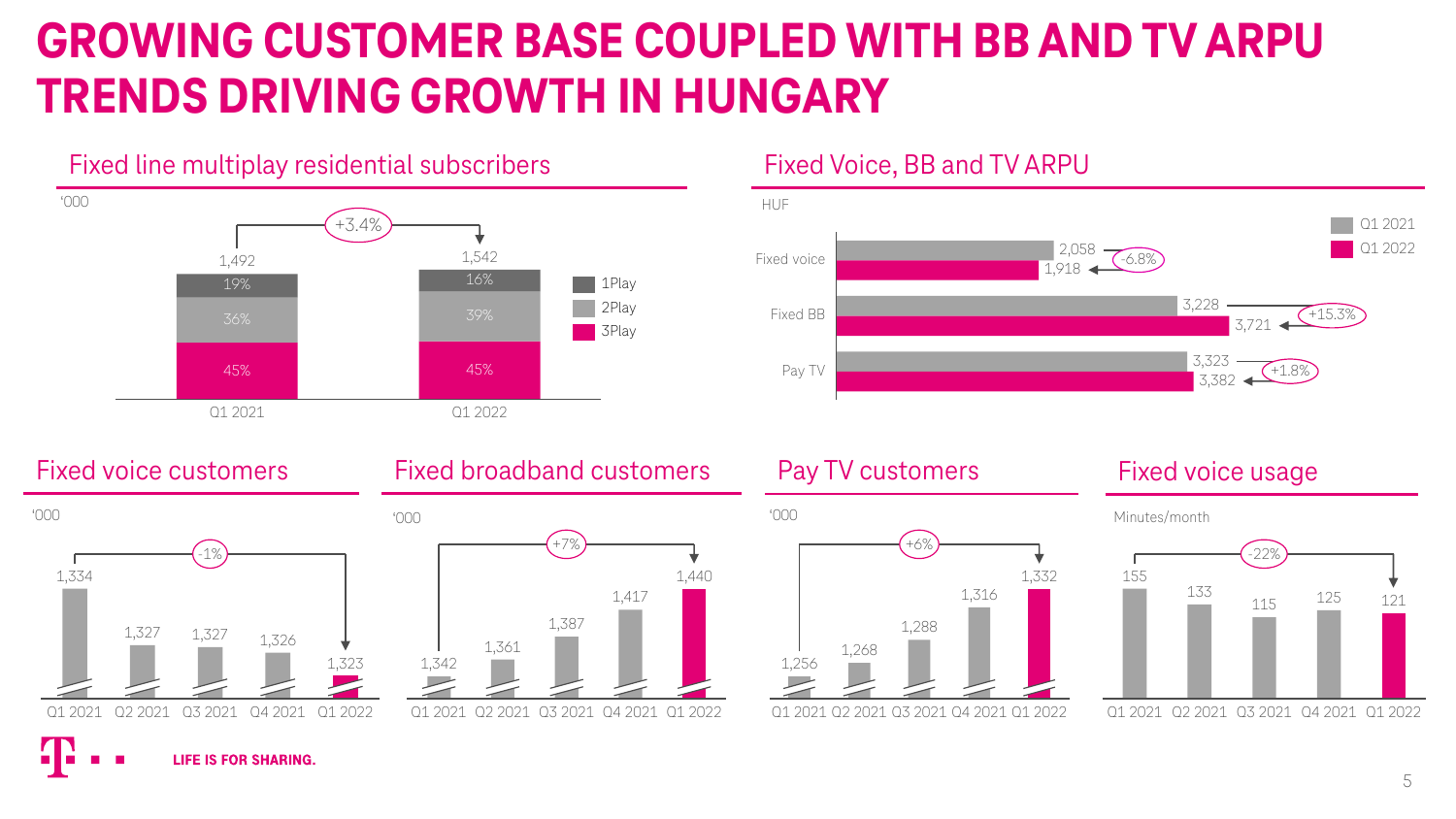## **REVENUE GROWTH DRIVEN BY SUSTAINED COMMERCIAL MOMENTUM**

### Revenue, Q1 2022 vs Q1 2021



- Growth in mobile service revenues driven by strong data demand that offset lower voice revenue contribution
- Fixed service growth driven by broadband and TV services
- **•** Increase in equipment sales mostly driven by higher average handset prices
- SI/IT decline attributable to absence of revenues from Pan-Inform LLC. following its disposal by the Group and lower revenues from the public sector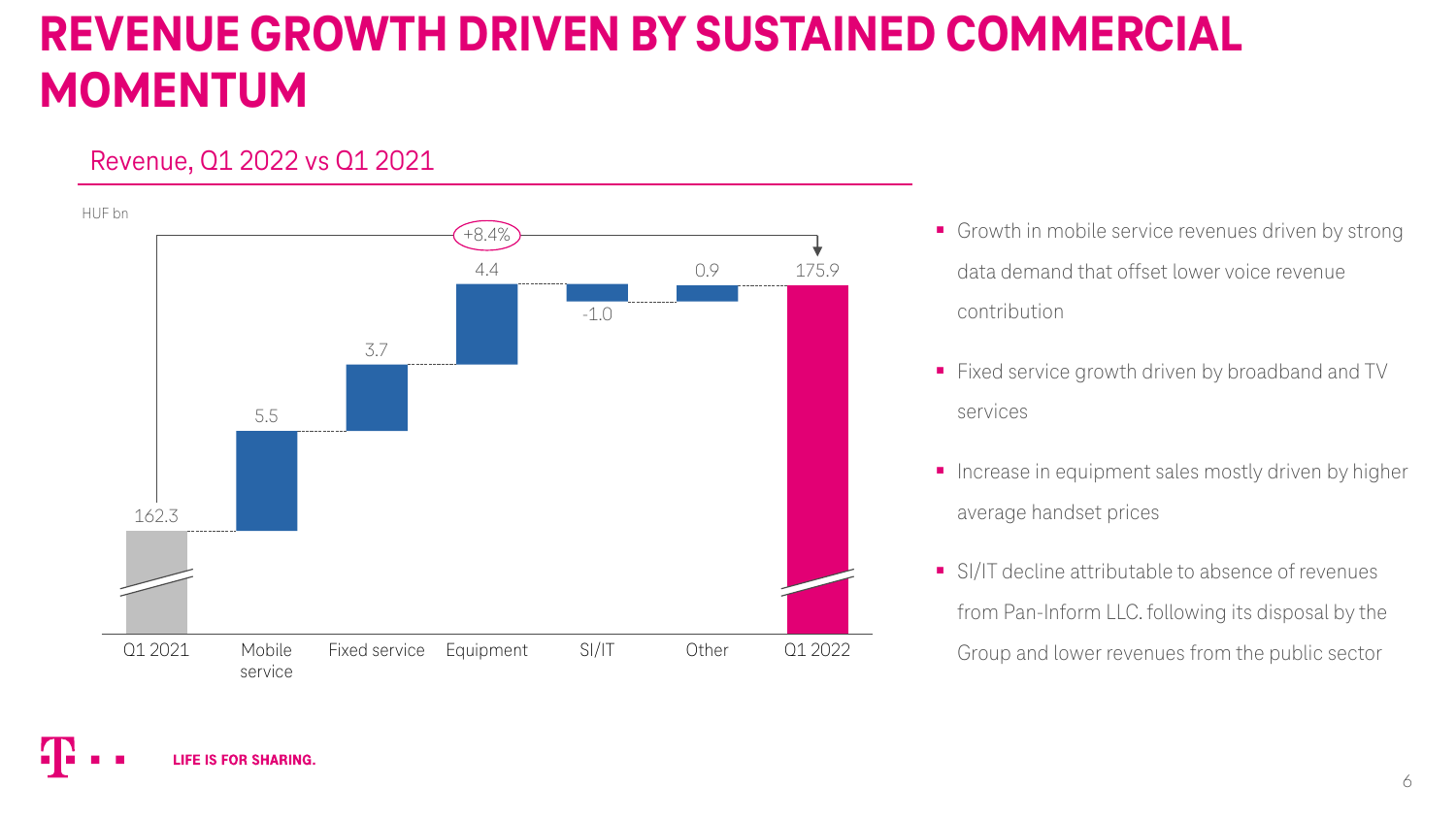## FAVORABLE BUSINESS TRENDS AND ONE-OFF GAIN LEADING TO OUTSTANDING EBITDA GROWTH

### EBITDA AL, Q1 2022 vs Q1 2021



- positive underlying telecommunication service developments
- **•** Decrease in indirect costs primarily driven by lower employee-related expenses
- Higher other operating income attributable to one-off gain on IT subsidiary sale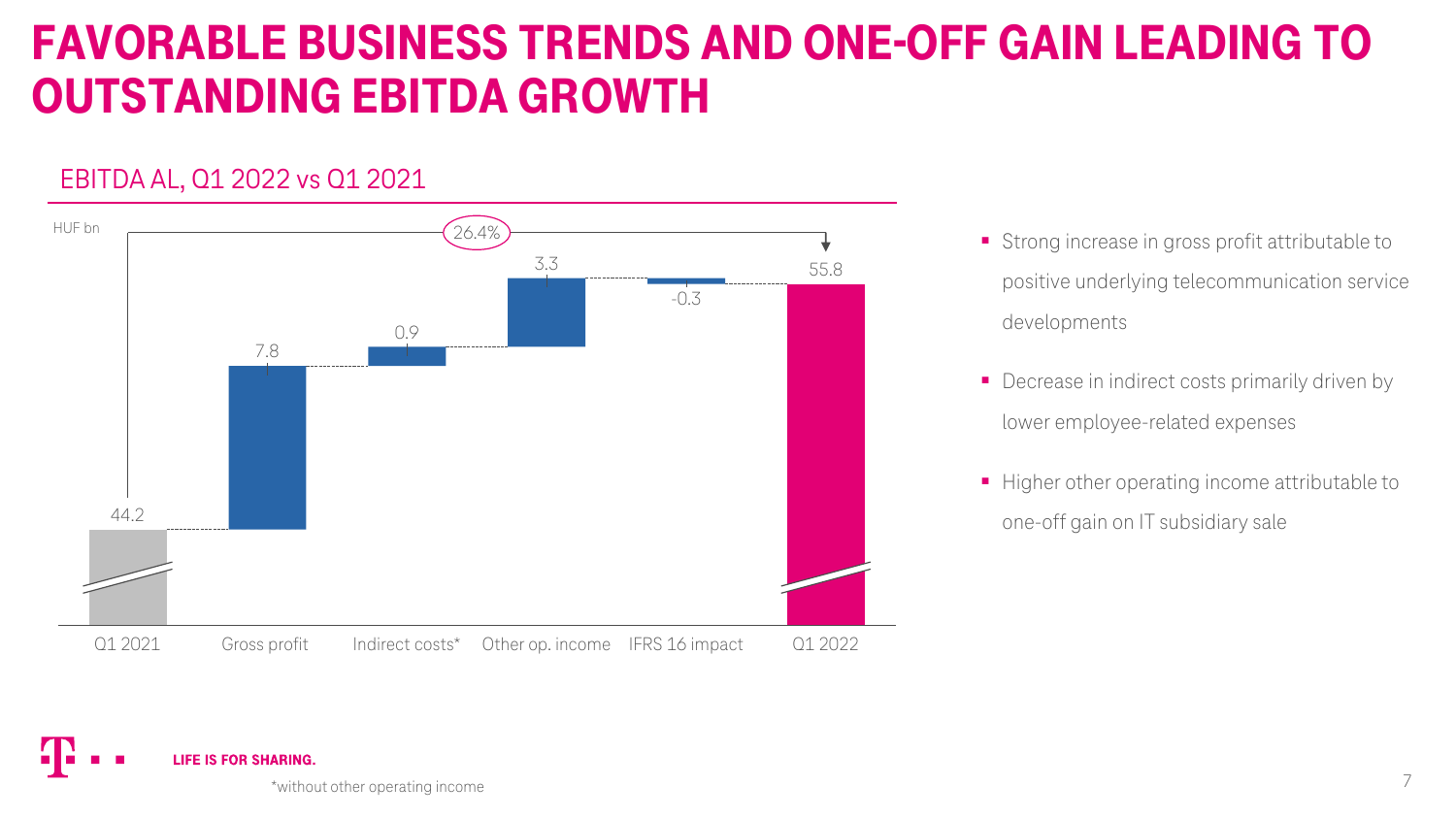## **POSITIVE NET INCOME TREND DRIVEN BY STRONG EBITDA GROWTH**

### Net income (and adjusted net income), Q1 2022 vs Q1 2021



- **Increase in D&A related to RAN** modernization in North Macedonia
- Net financial result down YoY due to lower derivative-related gains
- Decline in non-controlling interests reflects lower profit in North Macedonia, due to elevated D&A
- Net income adjustments mostly relate to non-realized gains on measuring derivatives at fair value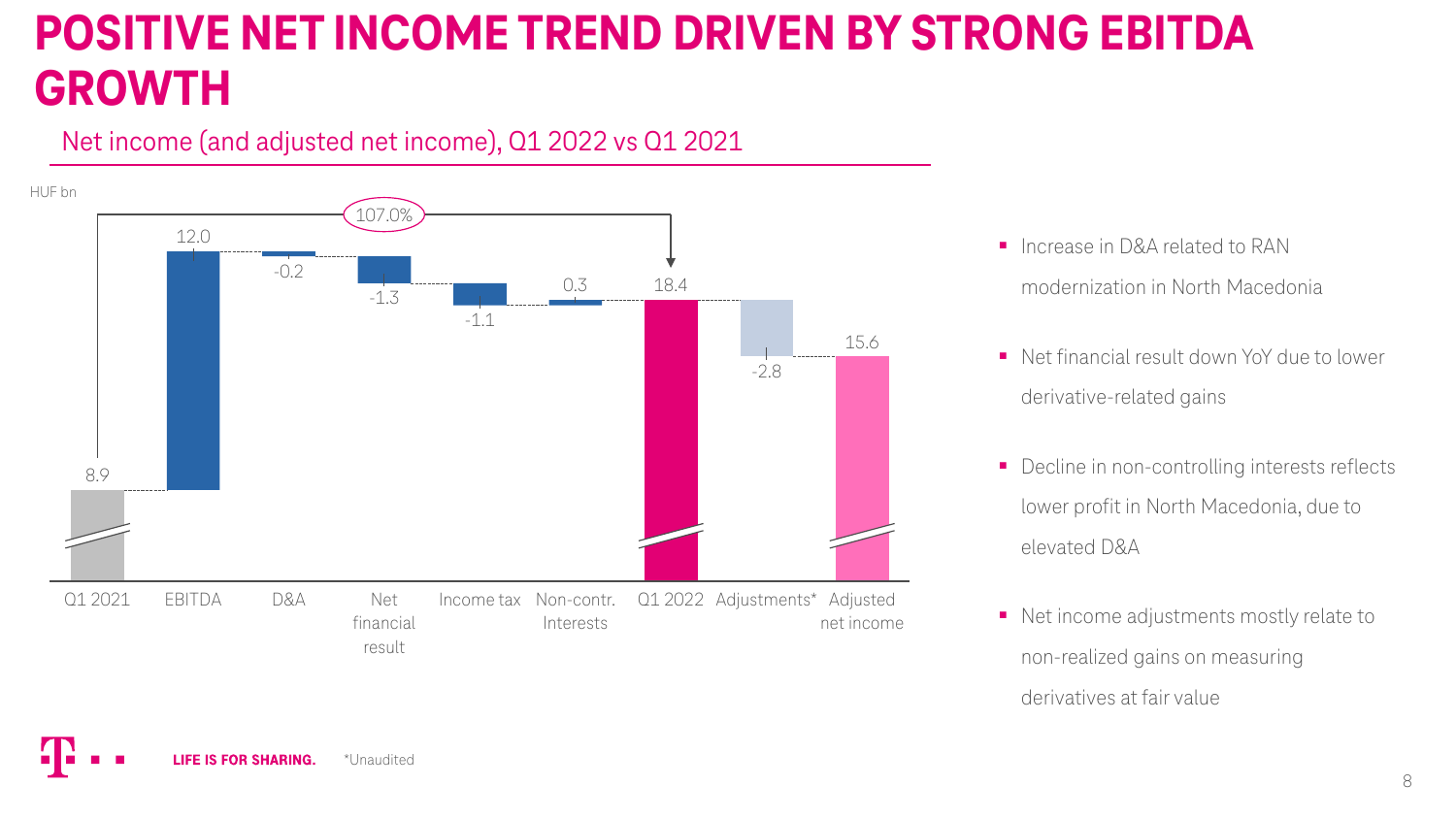## **CONTINUED FOCUS ON NETWORK DEVELOPMENT**





- Lower investment in fixed network upgrade and replacement, while fiber rollout continued at pace
- Continued RAN modernization in Hungary with different timing of investments vs Q1 2021
- Increased investment in North Macedonia, driven by RAN modernization and year-on-year higher TV content capitalization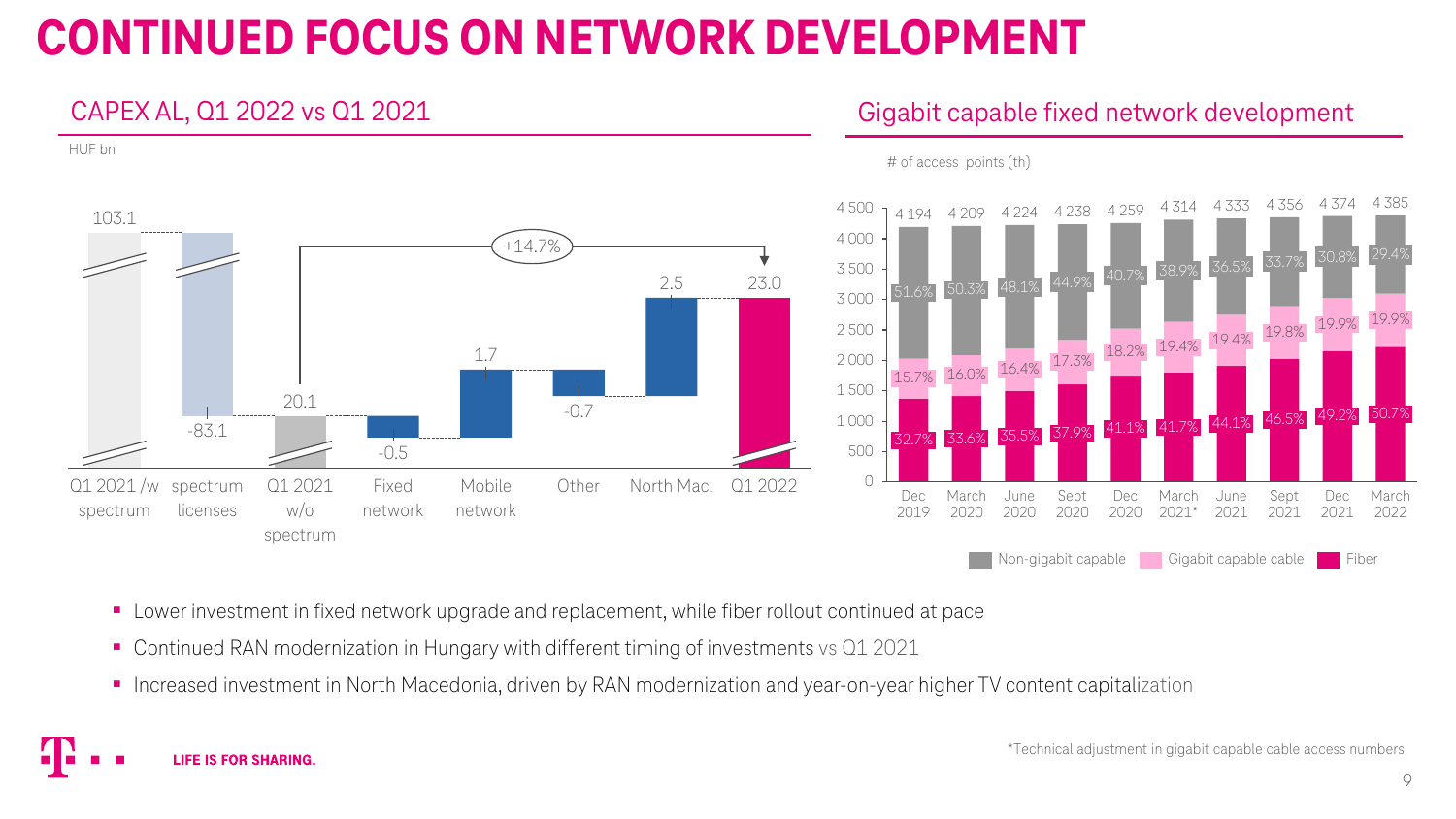## FREE CASHFLOW SUPPORTED BY STRONG EBITDA AND SUBSIDIARY DISPOSAL

### Free cashflow, Q1 2022 vs Q1 2021

HUF bn



- **·** Improvements attributable to
- − Favorable business performance
- − Lower interest payments due to reduced debt and some temporary timing differences
- − Proceeds from disposal of subsidiary
- − Lower Capex outpayments reflects different in-year seasonality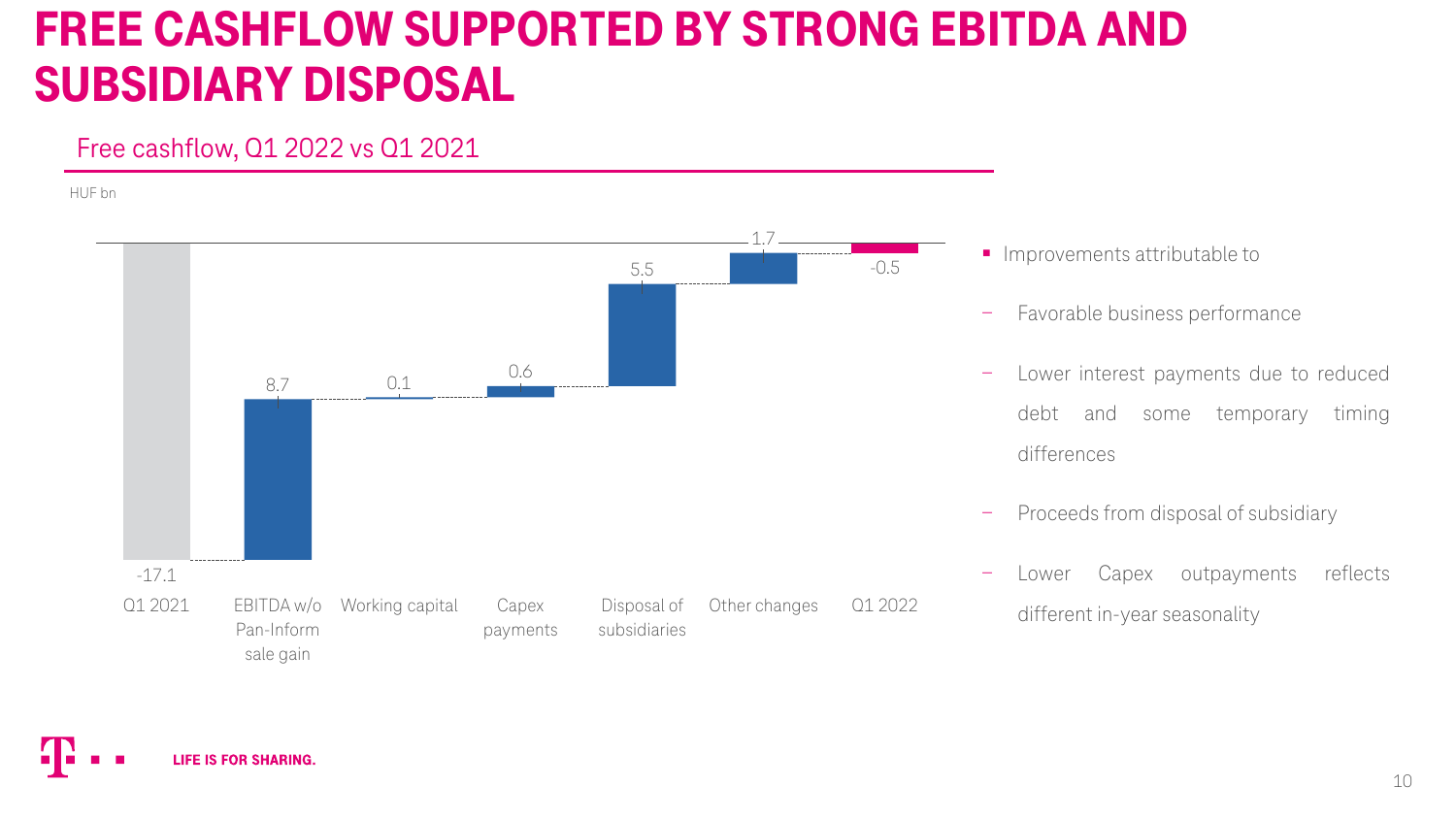## DELIVERY AGAINST FINANCIAL TARGETS

|                       | 2021 results        | 2022 guidance      | Q1 2022 results<br>(change YoY)  |
|-----------------------|---------------------|--------------------|----------------------------------|
| <b>REVENUE</b>        | HUF 700.1 bn        | 1%-3% growth       | HUF 175.9 bn<br>$(+8.4%)$        |
| EBITDA AL             | <b>HUF 216.3 bn</b> | 3%-5% growth       | <b>HUF 55.8 bn</b><br>$(+26.4%)$ |
| CAPEX AL <sup>1</sup> | HUF 109.3 bn        | broadly stable     | <b>HUF 23.0 bn</b><br>$(+14.7%)$ |
| FCF <sup>1</sup>      | <b>HUF 56.2 bn</b>  | at least HUF 70 bn | <b>HUF-0.5bn</b><br>n.a          |

<sup>1</sup> EXCLUDING SPECTRUM LICENSES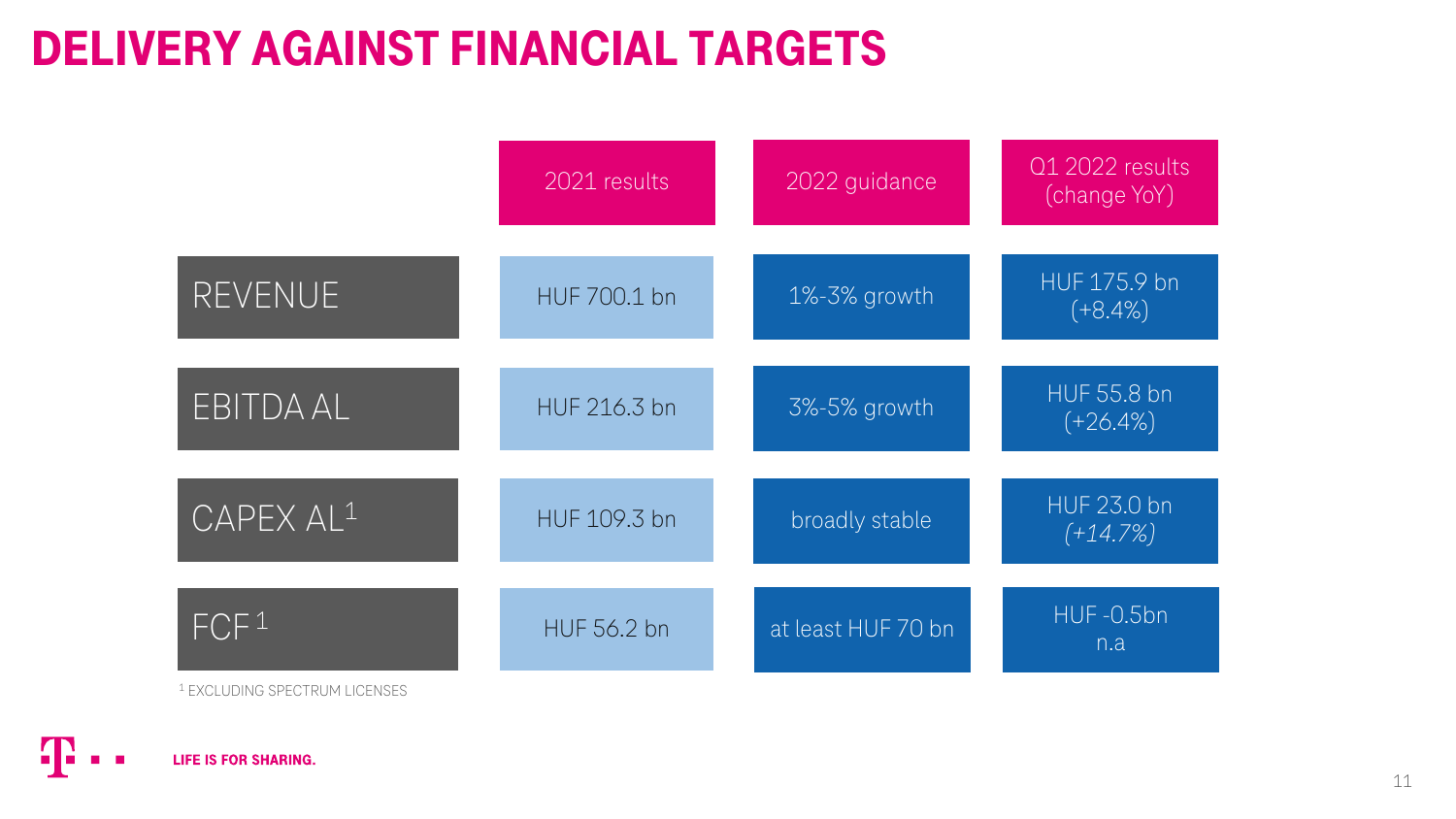# **Q&A**

For further questions please contact the IR department:

Diana Várkonyi

Capital Market Relations Hub Lead Phone: +481-7676 e-mail: varkonyi.diana.annamaria@telekom.hu Rita Walfisch

Investor Relations Manager Phone: +36 1 457-6084 e-mail: walfisch.rita@telekom.hu ?